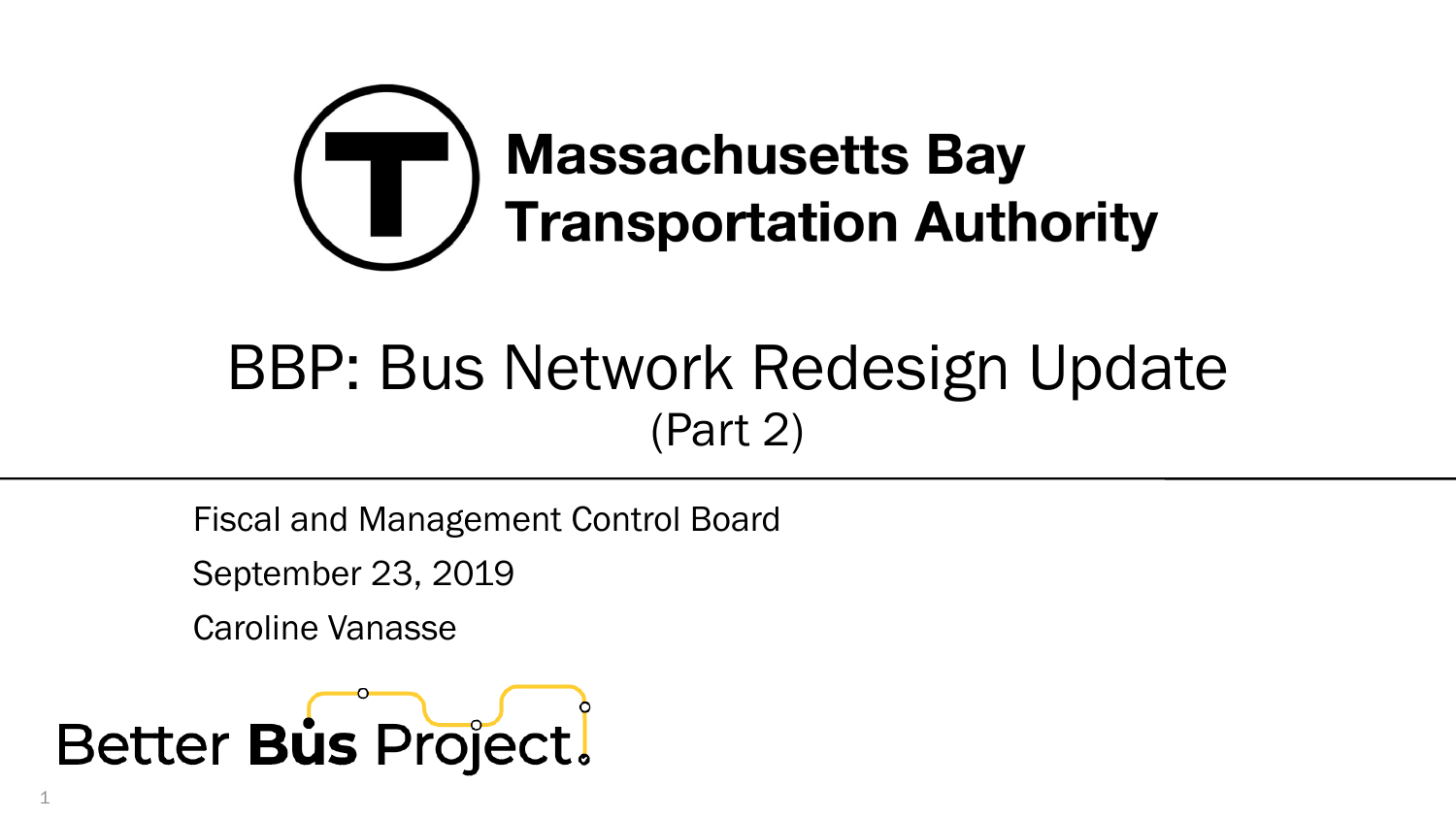## Timeline

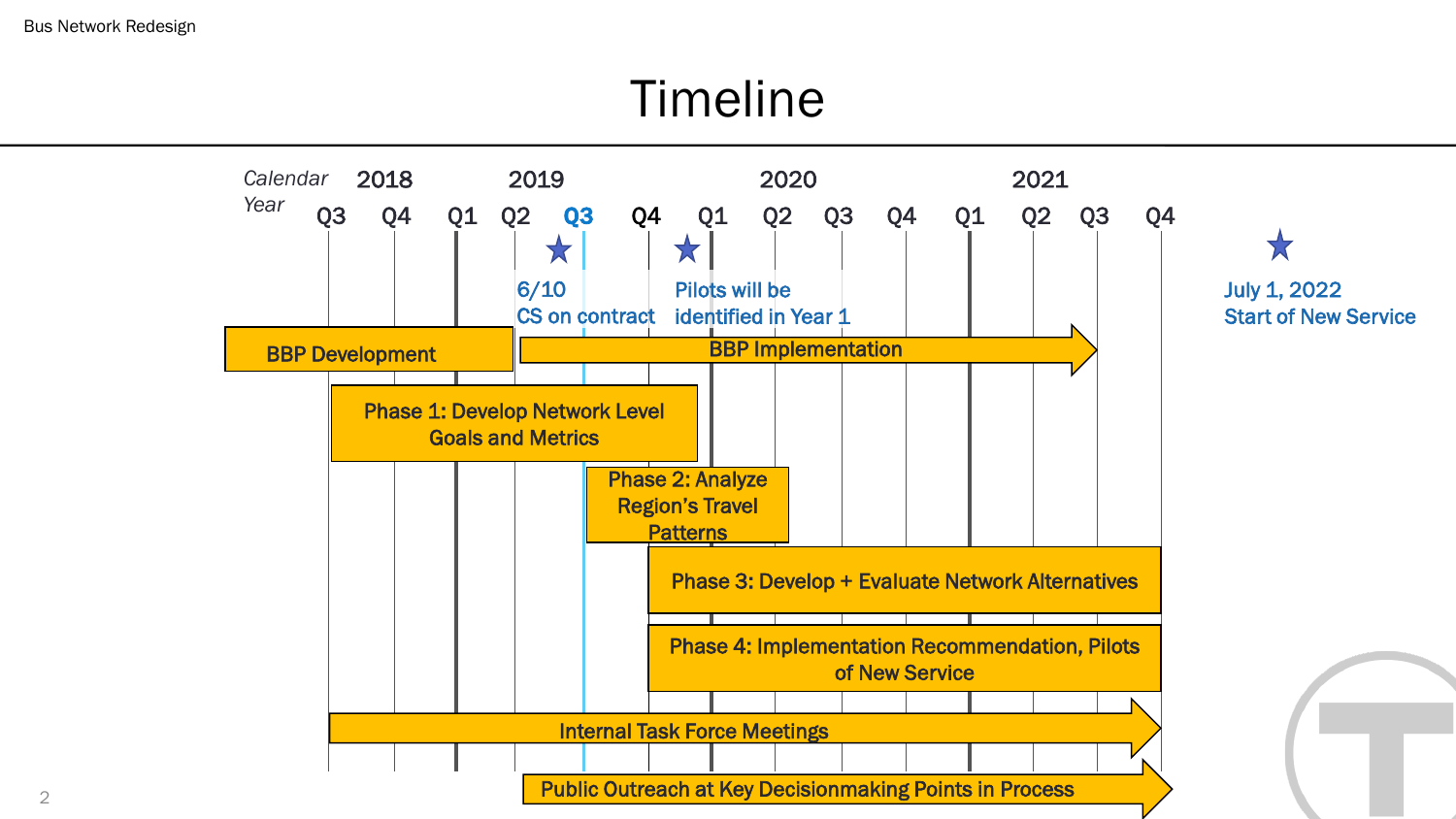## Data for Metric Development

#### • Tripmaking

- Regional tripmaking data from location-based services (2018)
- Qualitative data to supplement for underrepresented groups

### **Demographics**

• 2013-17 American Community Survey 5-Year Estimates

#### • Validation and Expansion

- National Household Travel Surveys (NHTS)
- Metropolitan Area Planning Council (MAPC) MASSBUILDS
- 2016 National Center for Education Statistics (NCES)
- Regionally adopted 2030 land use projections
- Accessibility Observatory (UMN)
- RITIS Congestion Data (UMD)
- **Market Share** 
	- MBTA Rider Census
	- MBTA's Origin-Destination-Transfer Model (ODX)

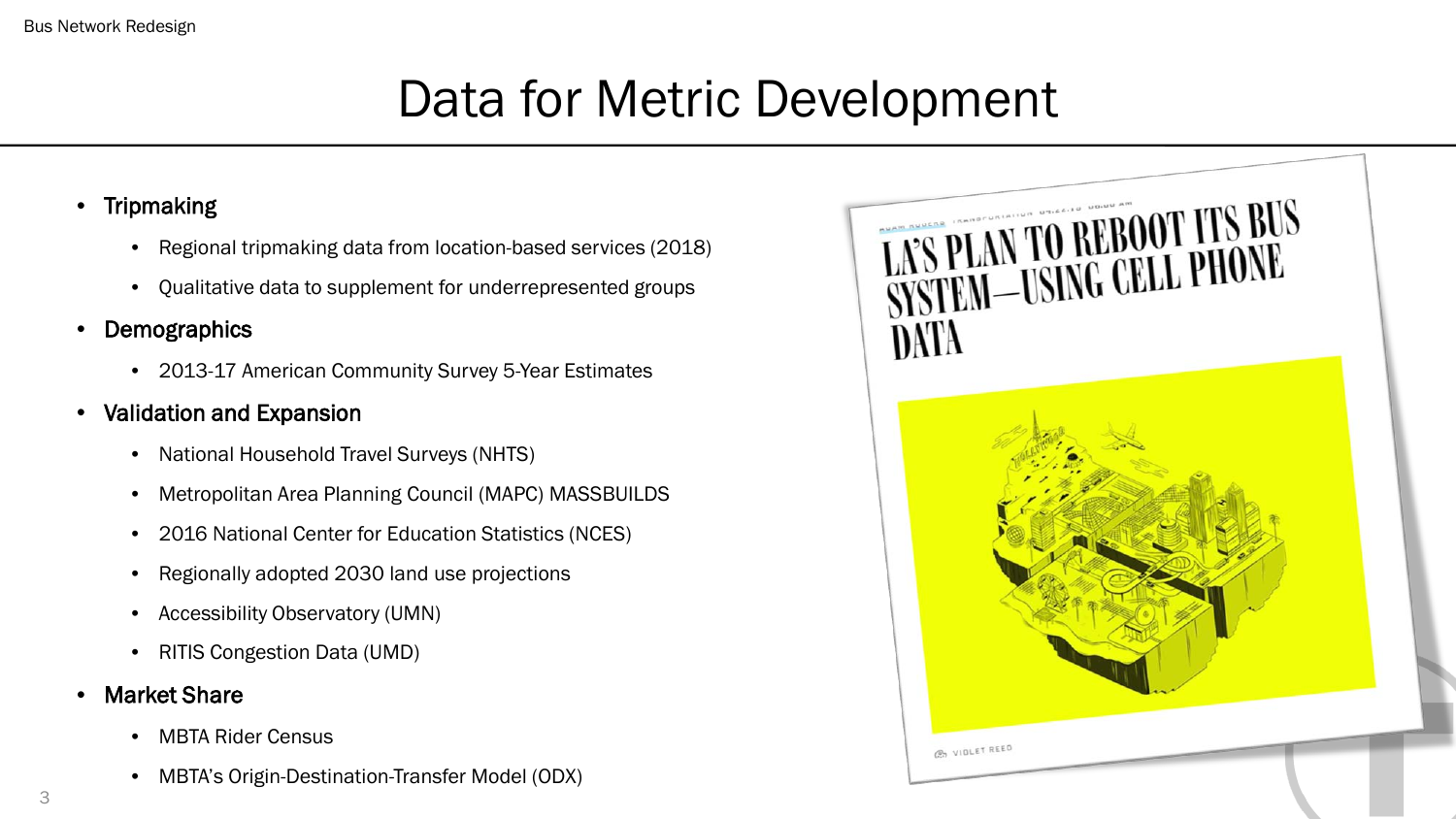## Bus Network Redesign Goals

- Environment: Reduce transportation emissions by supporting the ability to travel without a car and attracting ridership from cars
- Economy: Deliver a high-capacity transportation network that provides service where needed to support the continued economic development of the metropolitan region
- Equity and Accessibility: Provide competitive service and improve access for low-income people, minorities, and people with disabilities

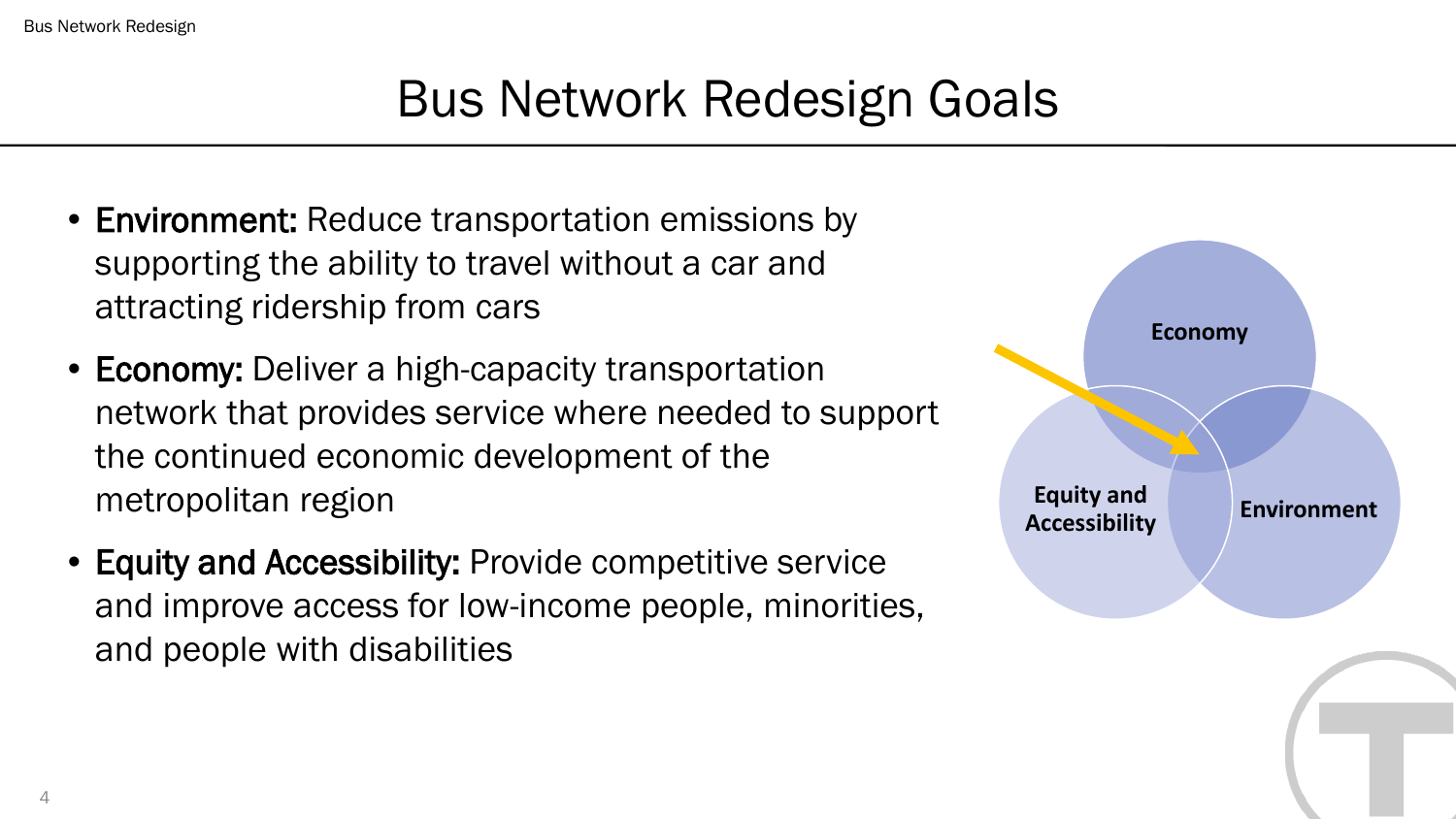## What Type of Service Maximizes our Goals?

There are two fundamental questions for our network redesign:

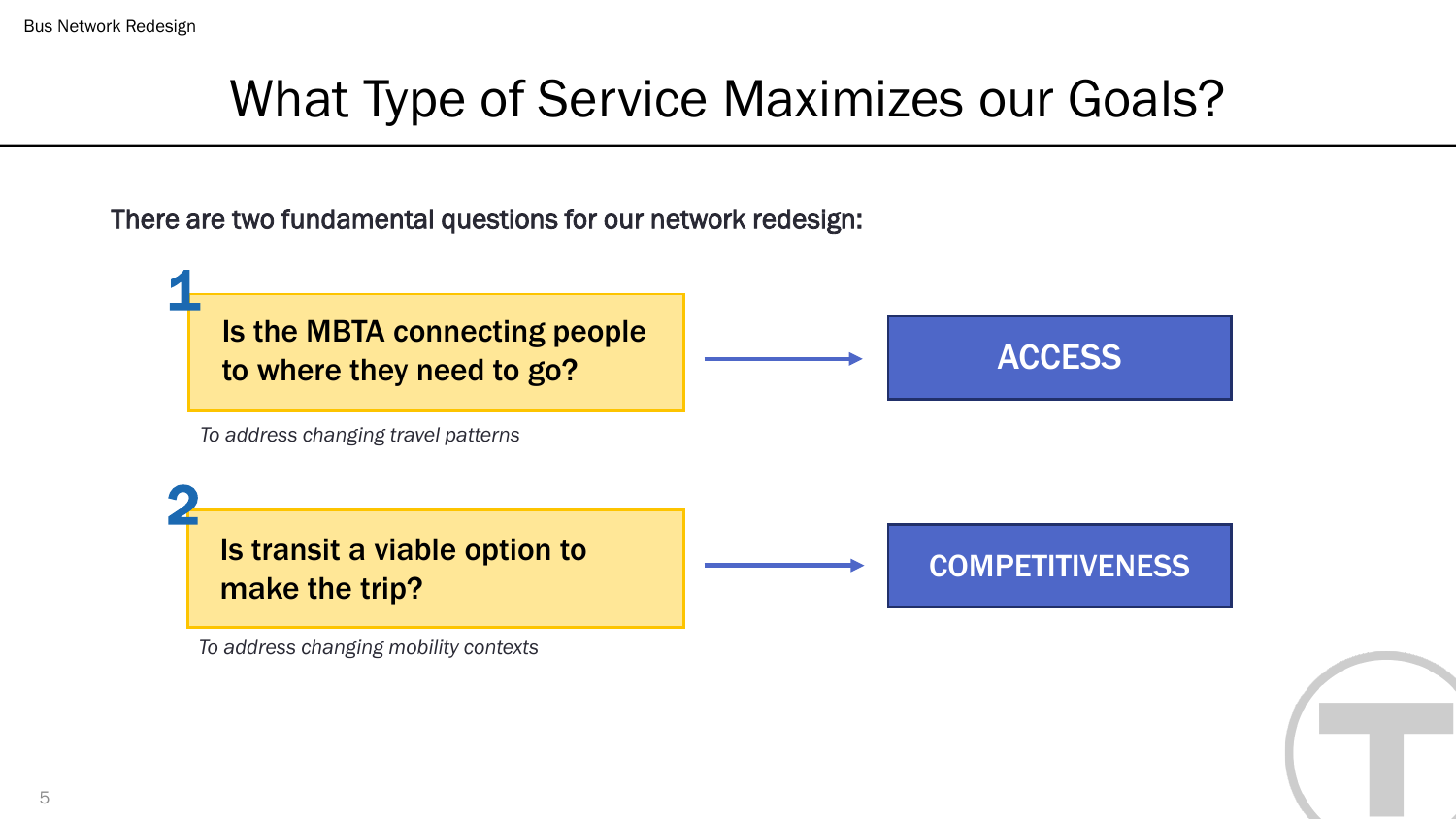## How Do We Define Access?

Transit is not just about moving you, but about getting you to destinations.

We want to make sure our network redesign prioritizes getting people to the places they care about.

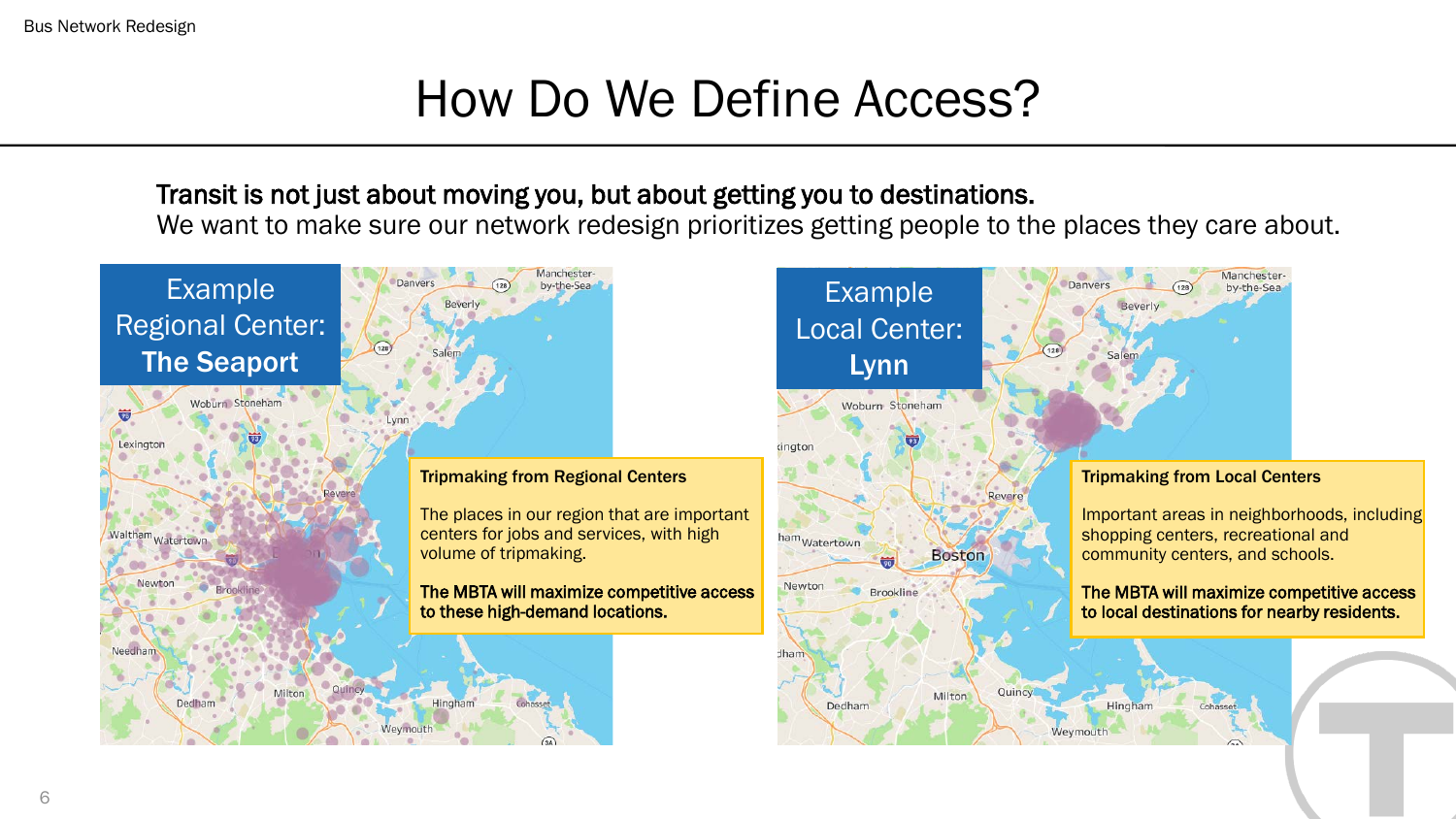## How Do We Define Competitiveness?

Competitiveness means making transit a viable option for any trip we choose to serve.

## Factors of Competitiveness for the Rider

*Through the last 3 years of engaging with stakeholders, we've identified the following factors that make transit a viable option:*

- Service availability (coverage + span)
- Trip time
- **Frequency**
- **Transfers**
- Simplicity of network
- Cost
- **Reliability**
- **Comfort**

Competitiveness changes based on…

## The unique needs of riders

- All current and potential riders
- Low-income populations
- **Seniors**
- People with disabilities

## Trip type

- Peak commutes
- Off-peak commutes
- Local trips within communities

*Note: We have not yet quantified the factors of competitiveness for the measures. They will be set using outreach and survey data, and the definition of competitive will be iterative throughout this process.*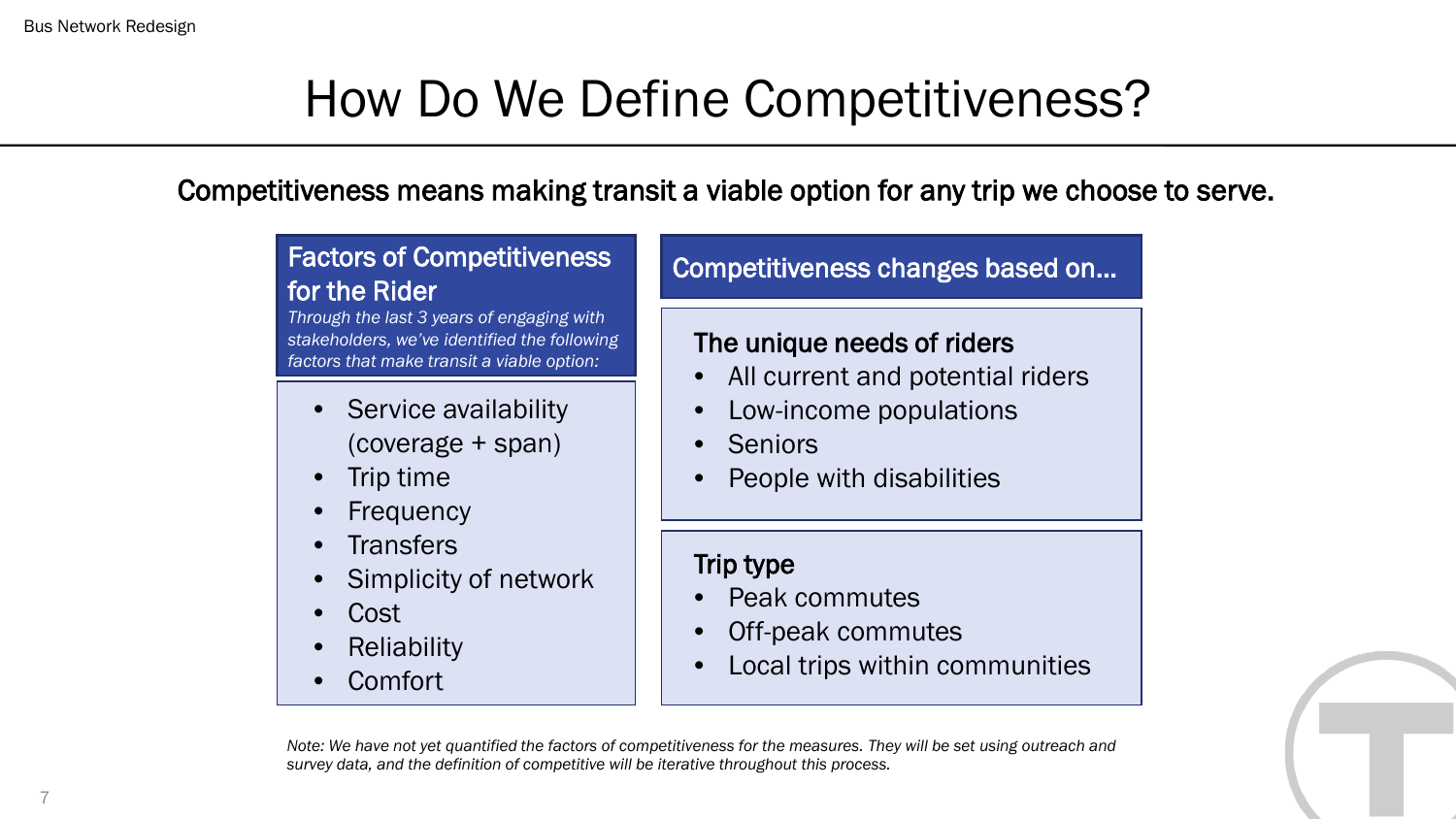# **Translating** Goals into **Metrics**



8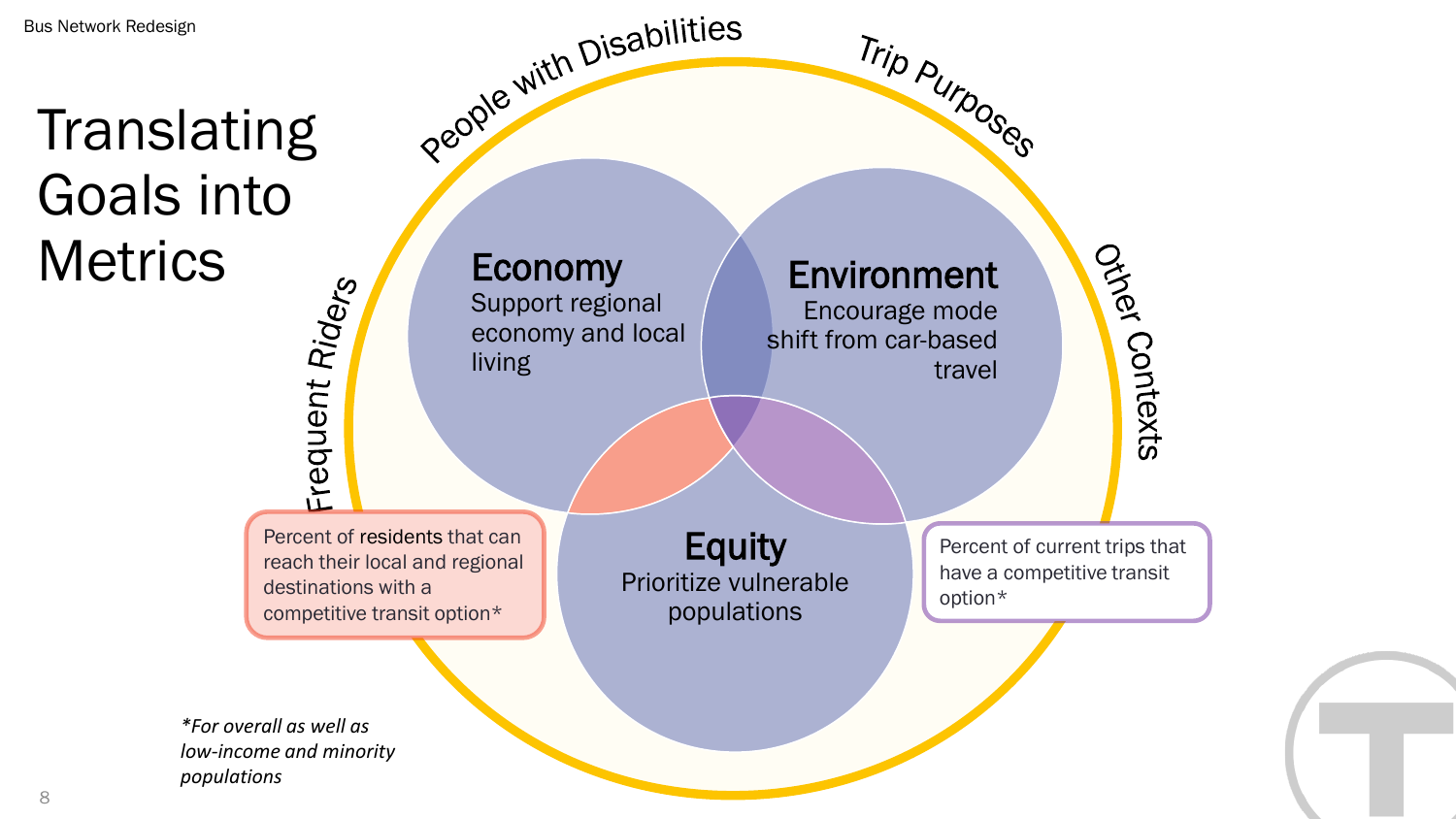Bus Network Redesign

## Additional Evaluation Considerations

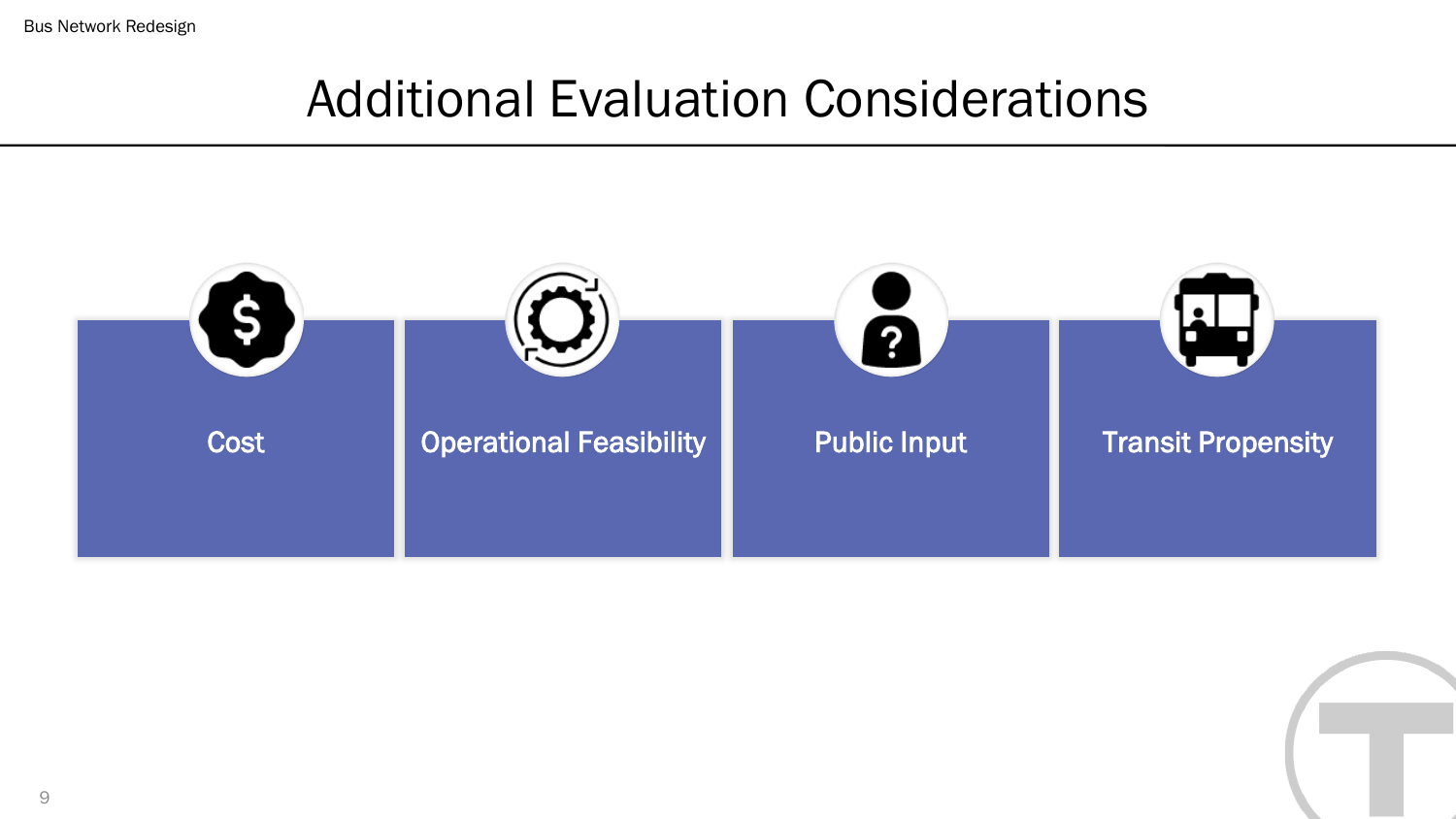## Next Steps

| 1              | Continue metric development                                                                  |
|----------------|----------------------------------------------------------------------------------------------|
| $\overline{2}$ | Analyze tripmaking data                                                                      |
| $\overline{3}$ | Continue to meet with External Task Force and conduct broader public<br>outreach for metrics |
| 4              | Present Demonstration Project approach to FMCB                                               |
|                |                                                                                              |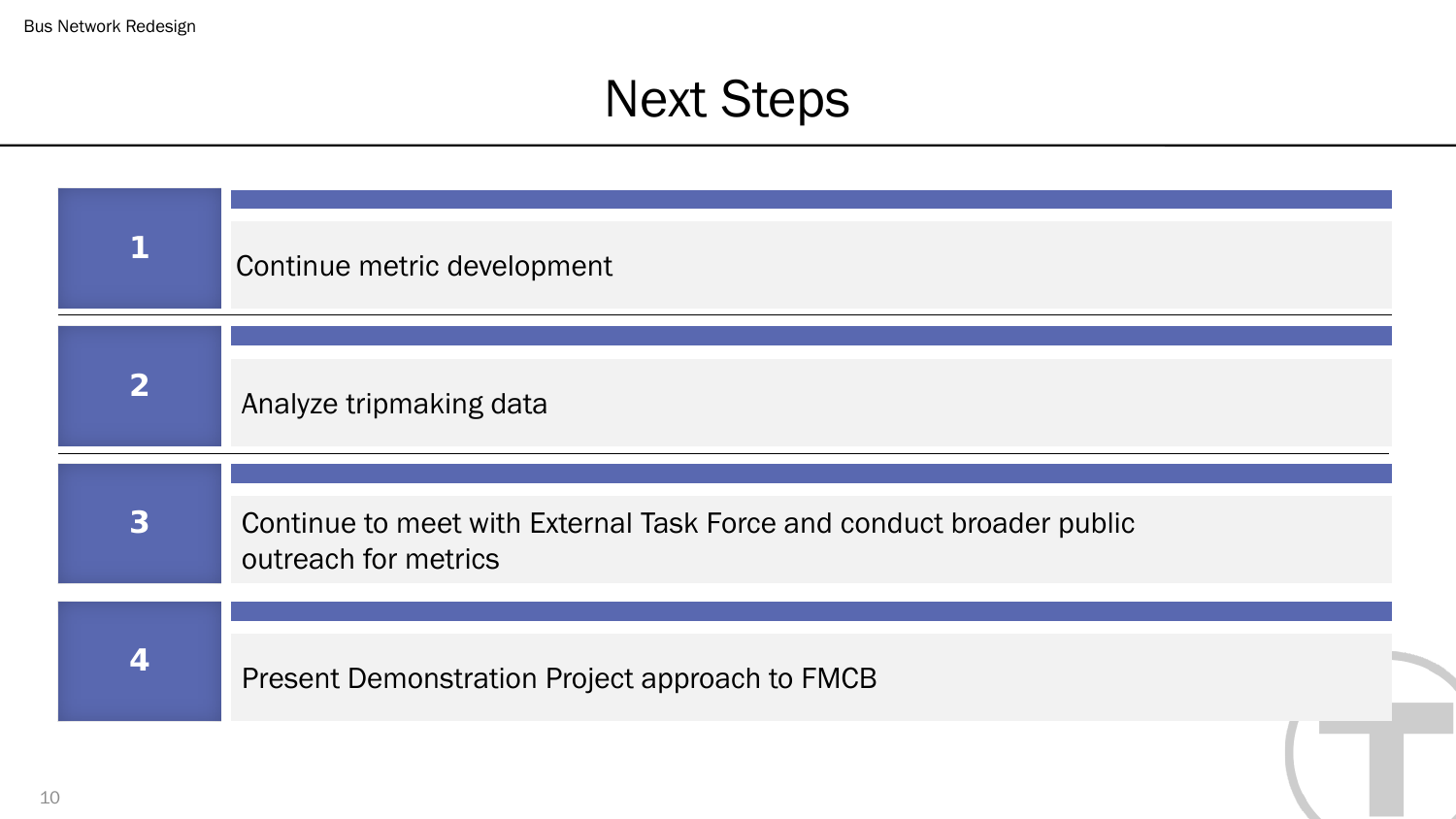Bus Network Redesign

# Appendix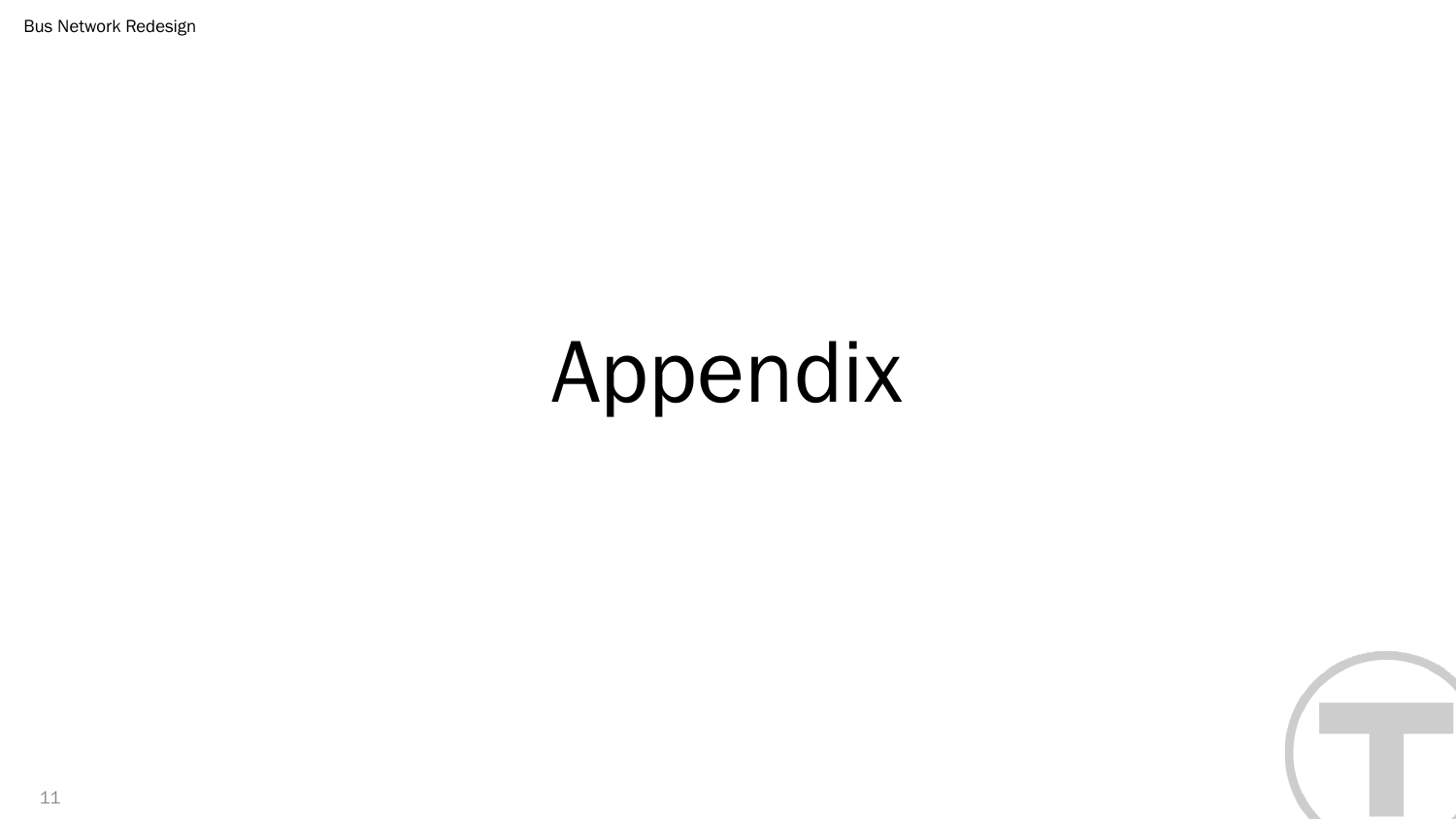## Why Are We Using LBS Data?

- To understand how people are moving across the region (approximately 20 million trips daily)
- Data capture seasonal travel (12 months of travel data)
- Data are representative of different demographics (with some exceptions)
- Data are anonymized and cannot be linked to cell phone numbers or individuals
- Data come from a range of applications (multi-language, lifestyle, travel, news, etc.) where people have opted in for location-tracking and are representative of different demographic groups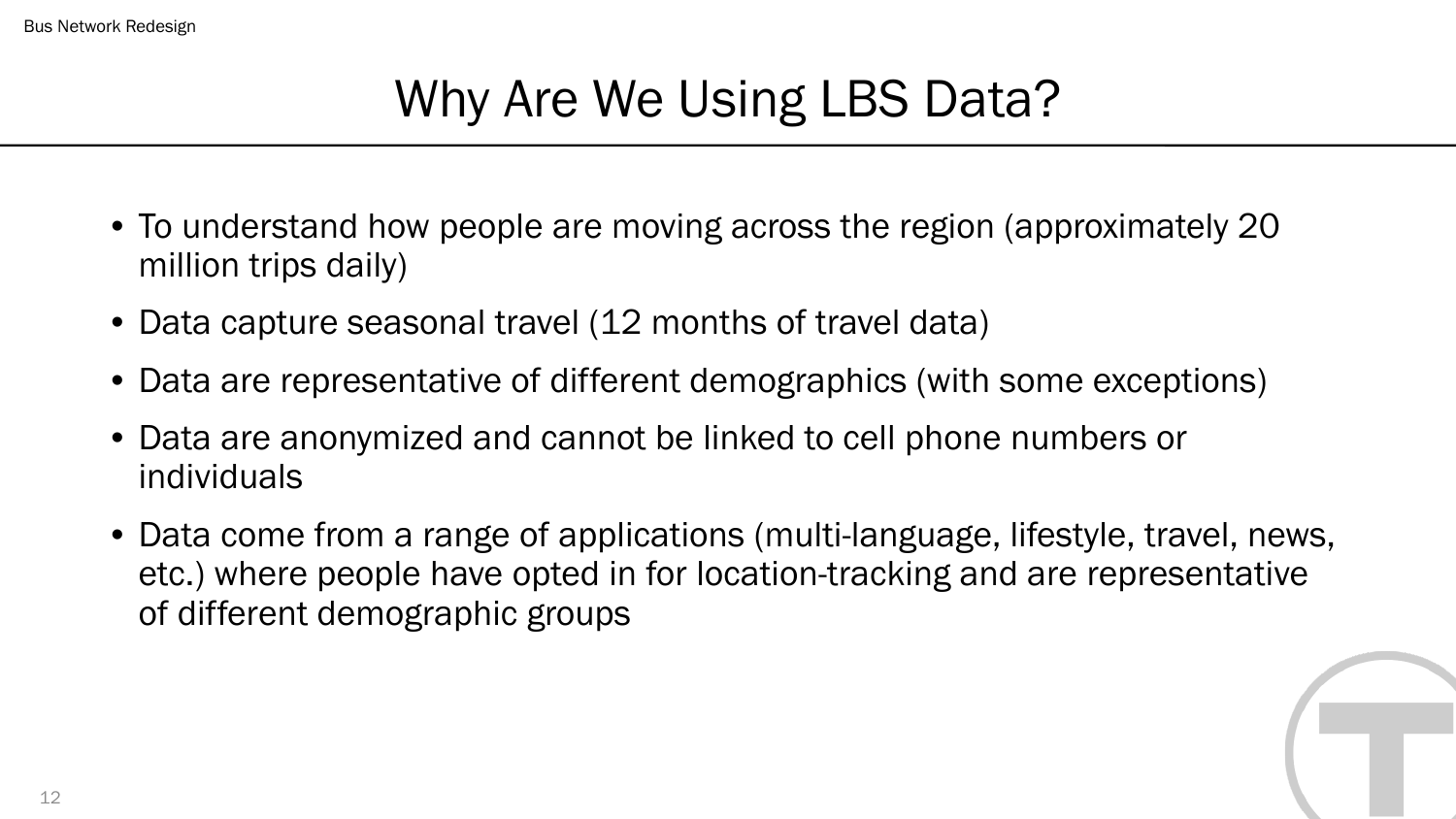## Demographic Representation of Smartphone Users

|                          | <b>Smartphone (% of adults)</b> |  |
|--------------------------|---------------------------------|--|
| Total                    | 81%                             |  |
| Men                      | 84%                             |  |
| Women                    | 79%                             |  |
| Ages 18-29               | 96%                             |  |
| $ 30-49 $                | 92%                             |  |
| $ 50-64 $                | 79%                             |  |
| $ 65+$<br>53%            |                                 |  |
| White                    | 82%                             |  |
| Black                    | 80%                             |  |
| Hispanic                 | 79%                             |  |
| Less than \$30,000       | 71%                             |  |
| \$30,000-\$49,999<br>78% |                                 |  |
| \$50,000-\$74,999        | 90%                             |  |
| $$75,000+$               | 95%                             |  |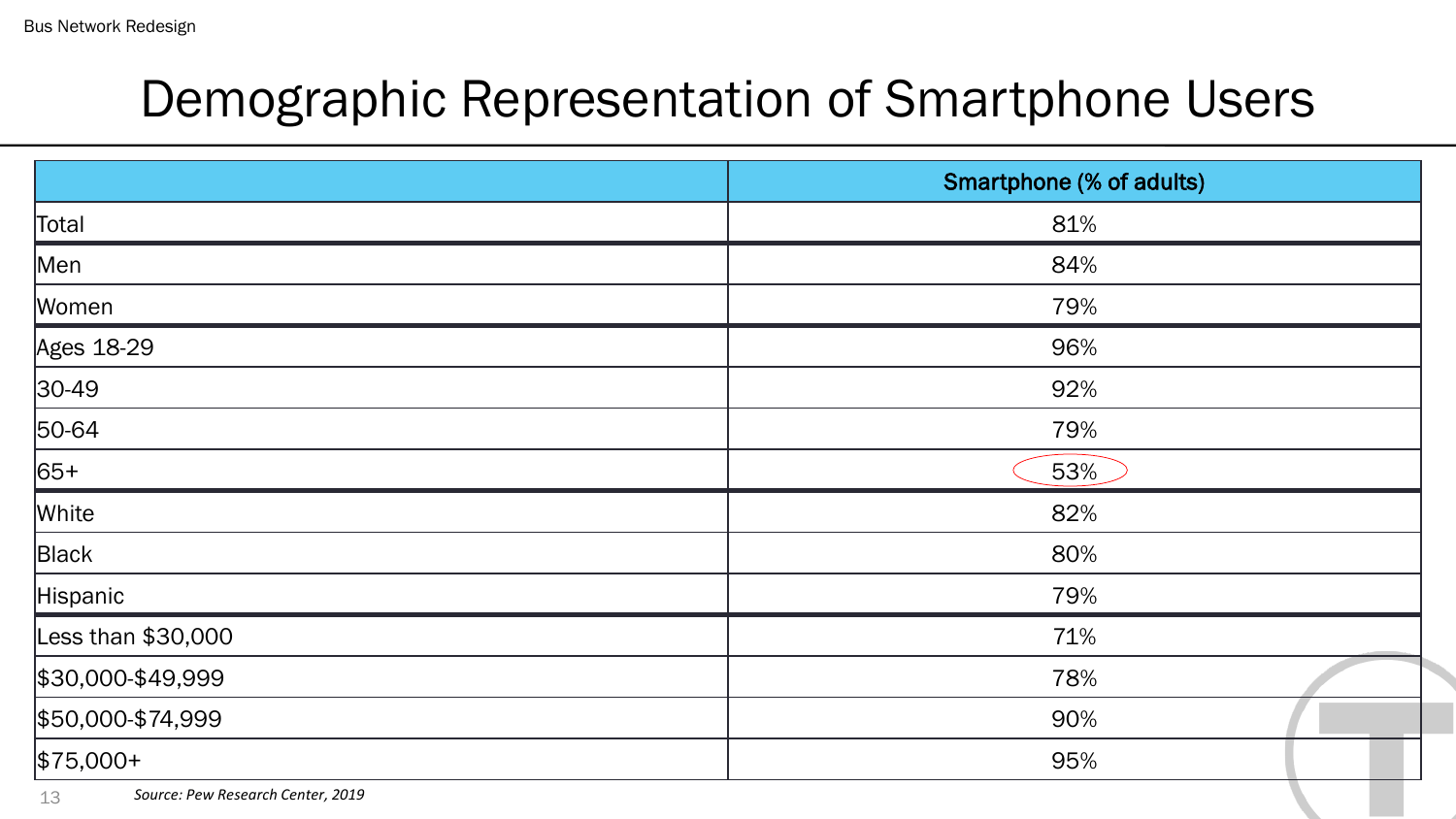## Purpose of Bus Network Redesign Metrics

Evaluate whether the network alternatives help us achieve our goals.

The metrics will help us understand:

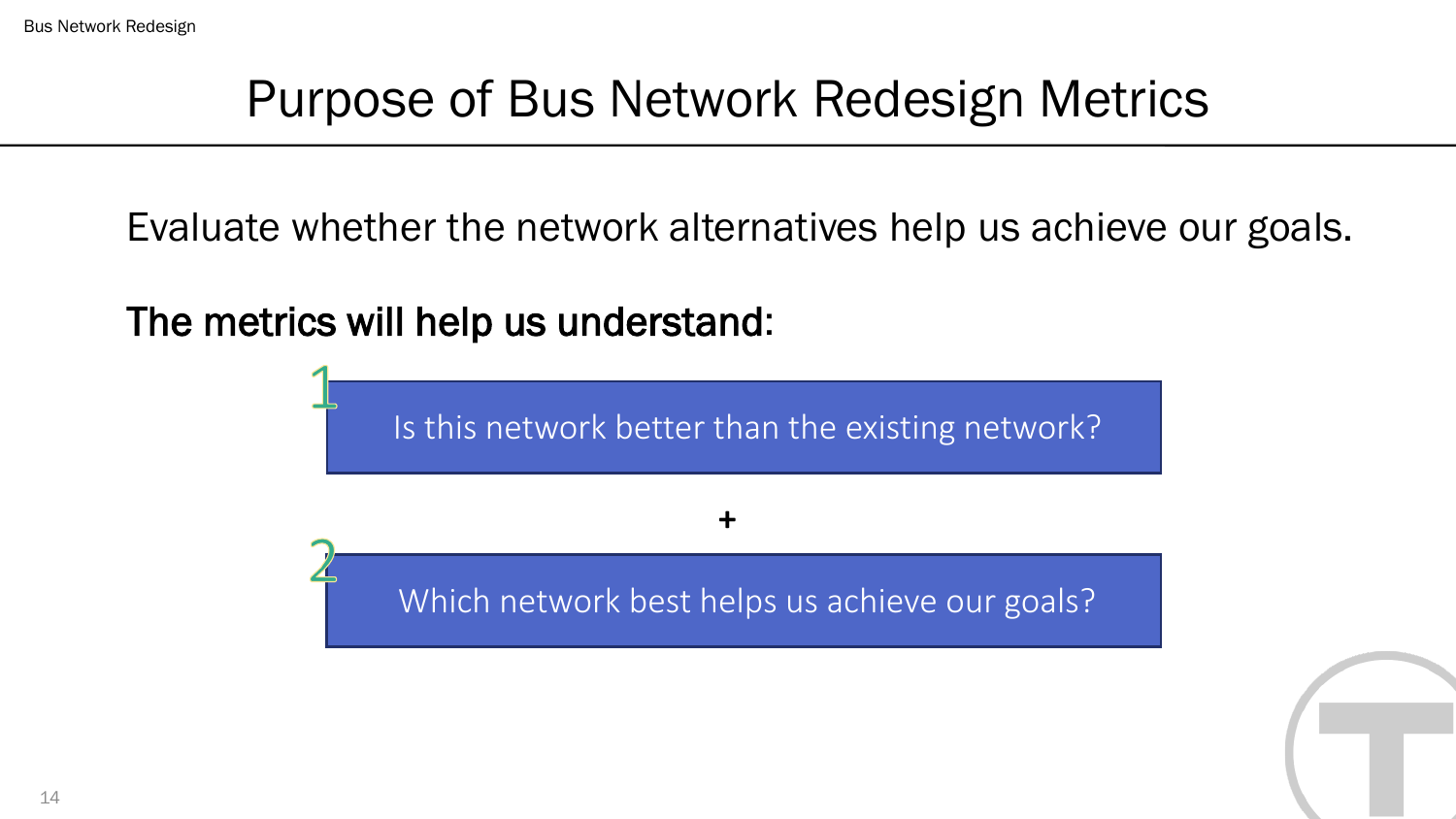# Integrating Equity into Metrics

- Equity and Accessibility Goal: Provide competitive service and improve access for low-income people, minorities, and people with disabilities.
- Title VI definition for vulnerable populations; MBTA DI/DB Policy
	- Minority and low-income riders or communities (less than 60% of AMI  $\sim$ \$45,000)
- For accessibility, we are assuming people are equally distributed across the system
- Any network alternative created as part of BNRD should improve "competitive access" for low-income and minority populations in the MBTA bus service area, as well as for people with disabilities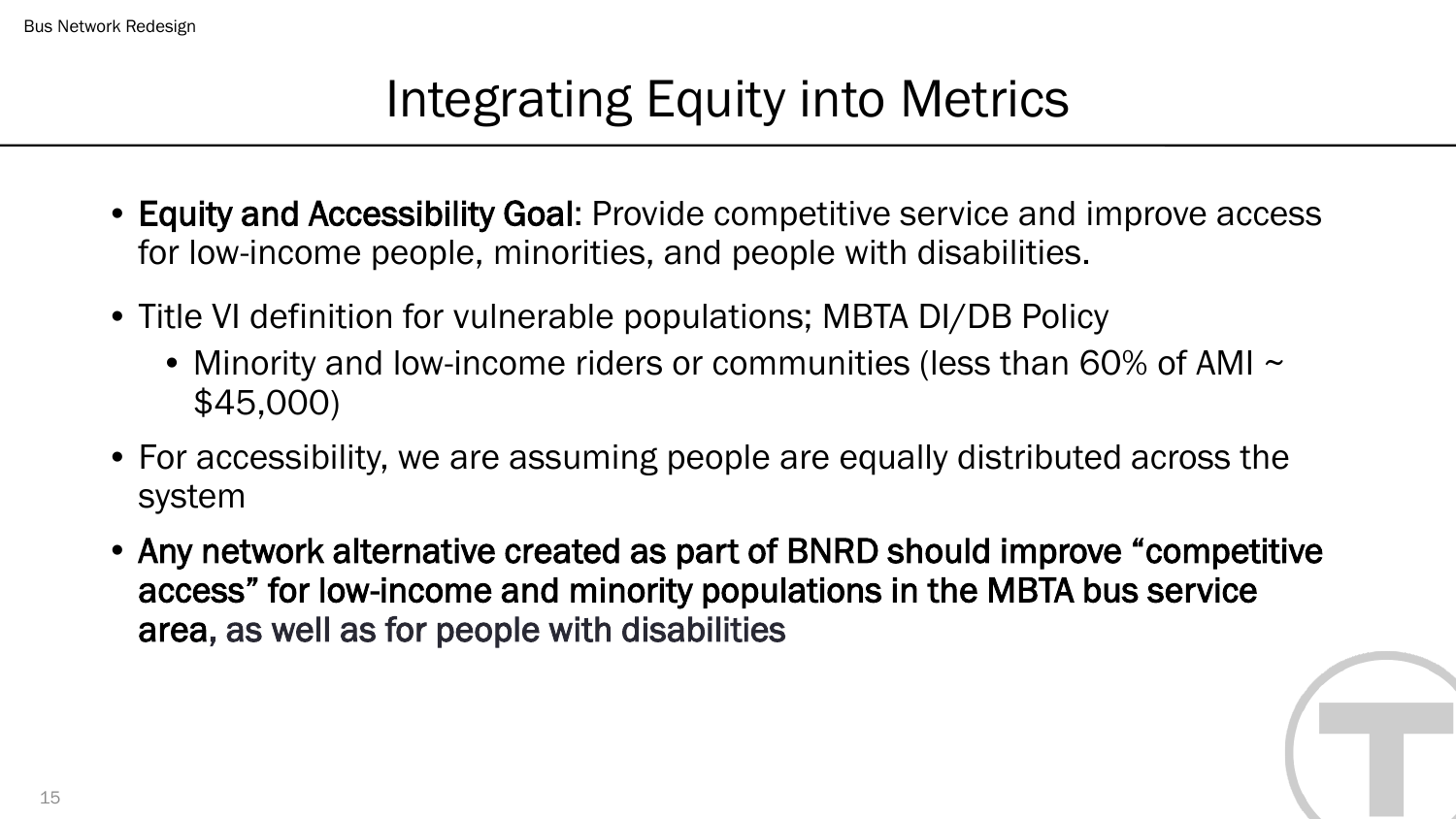## Defining Destinations

Transit is not just about moving you, but about getting you to destinations. We want to make sure our network redesign prioritizes getting people to the places they care about.